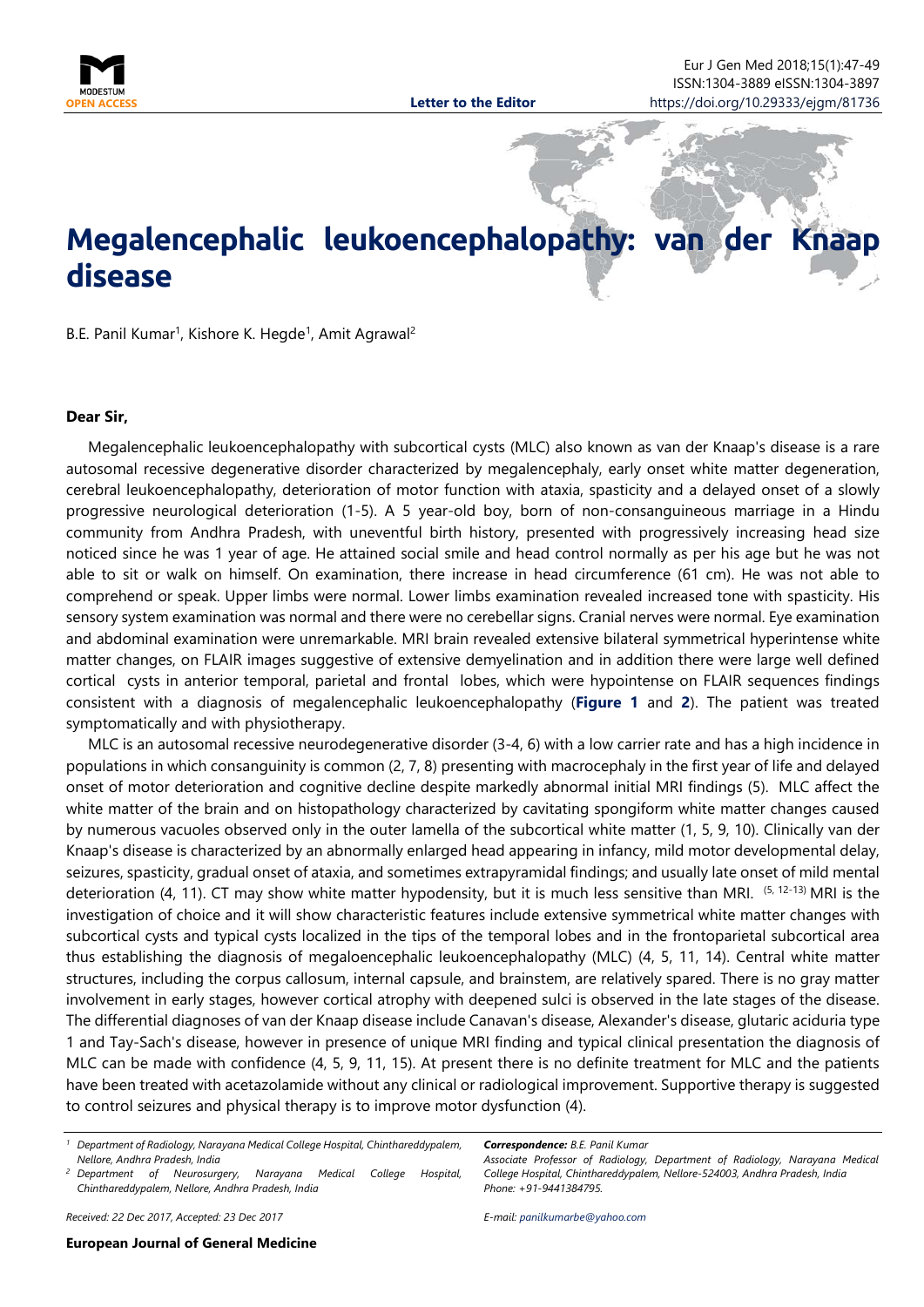

**Figure 1:** *MRI axial images FLAIR sequence showing bilateral symmetrical white matter hyperintensities (black arrows) suggestive of demyelination*



**Figure 2:** *MRI brain FLAIR axial images showing well defined hypointense cysts in left anterior temporal, right frontal and parietal lobes (black arrows)*

## **REFERENCES**

- 1. Gorospe JR, Maletkovic J. Alexander disease and megalencephalic leukoencephalopathy with subcortical cysts: leukodystrophies arising from astrocyte dysfunction. Mental retardation and developmental disabilities research reviews. 2006;12(2):113-22.
- 2. Topcu M, Saatci I, Topcuoglu MA, Kose G, Kunak B. Megalencephaly and leukodystrophy with mild clinical course: a report on 12 new cases. Brain Dev. 1998 Apr;20(3):142-53.
- 3. Saijo H, Nakayama H, Ezoe T, Araki K, Sone S, Hamaguchi H, et al. A case of megalencephalic leukoencephalopathy with subcortical cysts (van der Knaap disease): molecular genetic study. Brain Dev. 2003 Aug;25(5):362-6.
- 4. Krishnan KH, Pauline CL, Kumaresan G, Mallika T. Megalencephalic leukoencephalopathy with subcortical cysts. Indian Pediatr. 2005;42(1):60-3.
- 5. van der Knaap MS, Barth PG, Stroink H, van Nieuwenhuizen O, Arts WF, Hoogenraad F, et al. Leukoencephalopathy with swelling and a discrepantly mild clinical course in eight children. Ann Neurol. 1995 Mar;37(3):324-34.
- 6. Leegwater PA, Boor PK, Yuan BQ, van der Steen J, Visser A, Konst AA, et al. Identification of novel mutations in MLC1 responsible for megalencephalic leukoencephalopathy with subcortical cysts. Hum Genet. 2002 Mar;110(3):279-83.
- 7. Ben-Zeev B, Gross V, Kushnir T, Shalev R, Hoffman C, Shinar Y, et al. Vacuolating megalencephalic leukoencephalopathy in 12 Israeli patients. J Child Neurol. 2001 Feb;16(2):93-9.
- 8. Singhal BS, Gursahani RD, Udani VP, Biniwale AA. Megalencephalic leukodystrophy in an Asian Indian ethnic group. Pediatr Neurol. 1996 May;14(4):291-6.
- 9. Ilja Boor P, Groot K, Mejaski-Bosnjak V, Brenner C, van der Knaap MS, Scheper GC, et al. Megalencephalic leukoencephalopathy with subcortical cysts: an update and extended mutation analysis of MLC1. Human mutation. 2006;27(6):505-12.
- 10.Tu YF, Chen CY, Huang CC, Lee CS. Vacuolating megalencephalic leukoencephalopathy with mild clinical course validated by diffusion tensor imaging and MR spectroscopy. AJNR Am J Neuroradiol. 2004 Jun-Jul;25(6):1041-5.